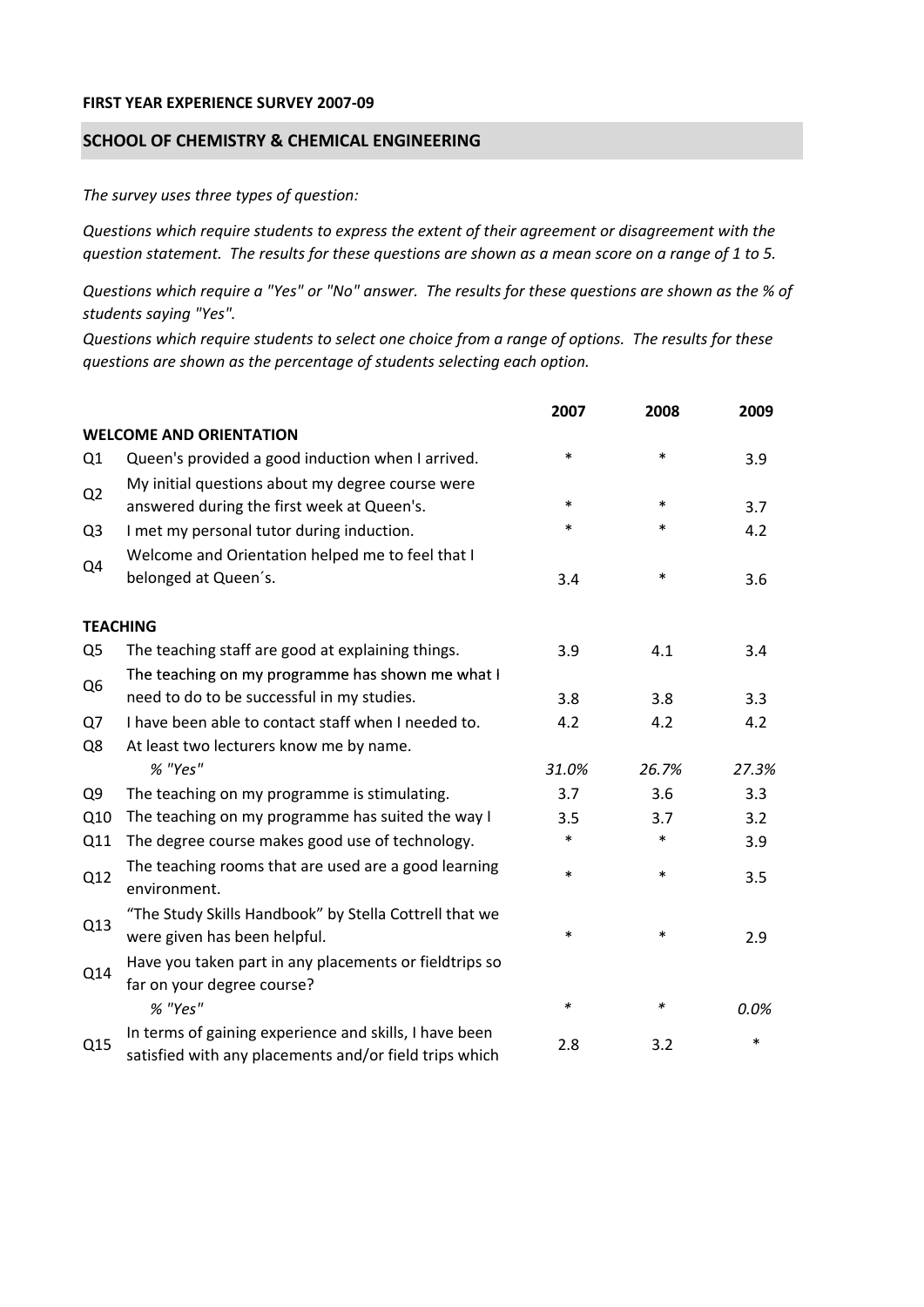|                 |                                                                                                      | 2007   | 2008   | 2009   |
|-----------------|------------------------------------------------------------------------------------------------------|--------|--------|--------|
|                 | <b>ASSESSMENT AND FEEDBACK</b>                                                                       |        |        |        |
| Q16             | Feedback on my work has been prompt (within three<br>weeks of submission of the work).               | 4.1    | 3.8    | 3.7    |
| Q17             | Feedback on my work has helped me in my learning.                                                    | 3.7    | 3.6    | 3.6    |
| Q18             | The criteria used in assessing work were made clear at<br>the beginning of my programme.             | 3.5    | 3.8    | 3.8    |
| Q19             | I am satisfied with my academic performance on my<br>modules.                                        | 4.0    | 4.0    | 3.5    |
|                 | <b>LEARNING RESOURCES</b>                                                                            |        |        |        |
| Q <sub>20</sub> | The library resources (eg, books, journals) are good<br>enough for my needs.                         | 4.3    | 4.1    | 4.2    |
| Q21             | The library services (eg, borrower services, information,<br>training) are good enough for my needs. | 4.2    | 4.2    | 4.1    |
| Q <sub>22</sub> | I have been able to access computers when I needed to.                                               | 4.4    | 4.5    | 4.5    |
| <b>SERVICES</b> |                                                                                                      |        |        |        |
|                 | Where I have used them, I have been satisfied with the following:                                    |        |        |        |
| Q <sub>23</sub> | <b>Accommodation Office</b>                                                                          | 3.7    | 3.6    | 3.9    |
| Q <sub>24</sub> | <b>Admissions Office</b>                                                                             | 4.1    | 3.9    | 4.3    |
| Q <sub>25</sub> | <b>Campus Eating Places</b>                                                                          | $\ast$ | $\ast$ | 3.8    |
| Q <sub>26</sub> | Careers Services, Work Placement Centre, Jobshop                                                     | 3.6    | 3.6    | 3.5    |
| Q27             | <b>Counselling Service</b>                                                                           | $\ast$ | $\ast$ | 3.8    |
| Q <sub>28</sub> | <b>Disability Services</b>                                                                           | 3.4    | 3.1    | 3.8    |
| Q <sub>29</sub> | <b>Health Services</b>                                                                               | 3.9    | 3.4    | $\ast$ |
| Q30             | <b>Finance Office</b>                                                                                | 3.6    | 4.1    | 3.9    |
| Q <sub>31</sub> | Learning Development Service                                                                         | $\ast$ | $\ast$ | 3.2    |
| Q <sub>32</sub> | Queen's International                                                                                | 3.0    | 2.5    | 3.3    |
| Q <sub>33</sub> | Queen's Sport (PEC)                                                                                  | $\ast$ | $\ast$ | 4.2    |
| Q34             | Student Jobshop                                                                                      | $\ast$ | $\ast$ | 3.4    |
| Q <sub>35</sub> | <b>Student Records and Examinations</b>                                                              | 4.0    | 3.7    | 3.8    |
| Q36             | <b>Student Support</b>                                                                               | 3.6    | 3.8    | $\ast$ |
| Q <sub>37</sub> | <b>Student Guidance Centre</b>                                                                       | $\ast$ | 4.1    | 4.0    |
| Q38             | Students' Union                                                                                      | *      | $\ast$ | 4.3    |
| Q39             | <b>University Clubs and Societies</b>                                                                | *      | *      | 4.2    |
| Q40             | The Students' Union has enhanced my experience at<br>Queen's                                         | $\ast$ | $\ast$ | 3.8    |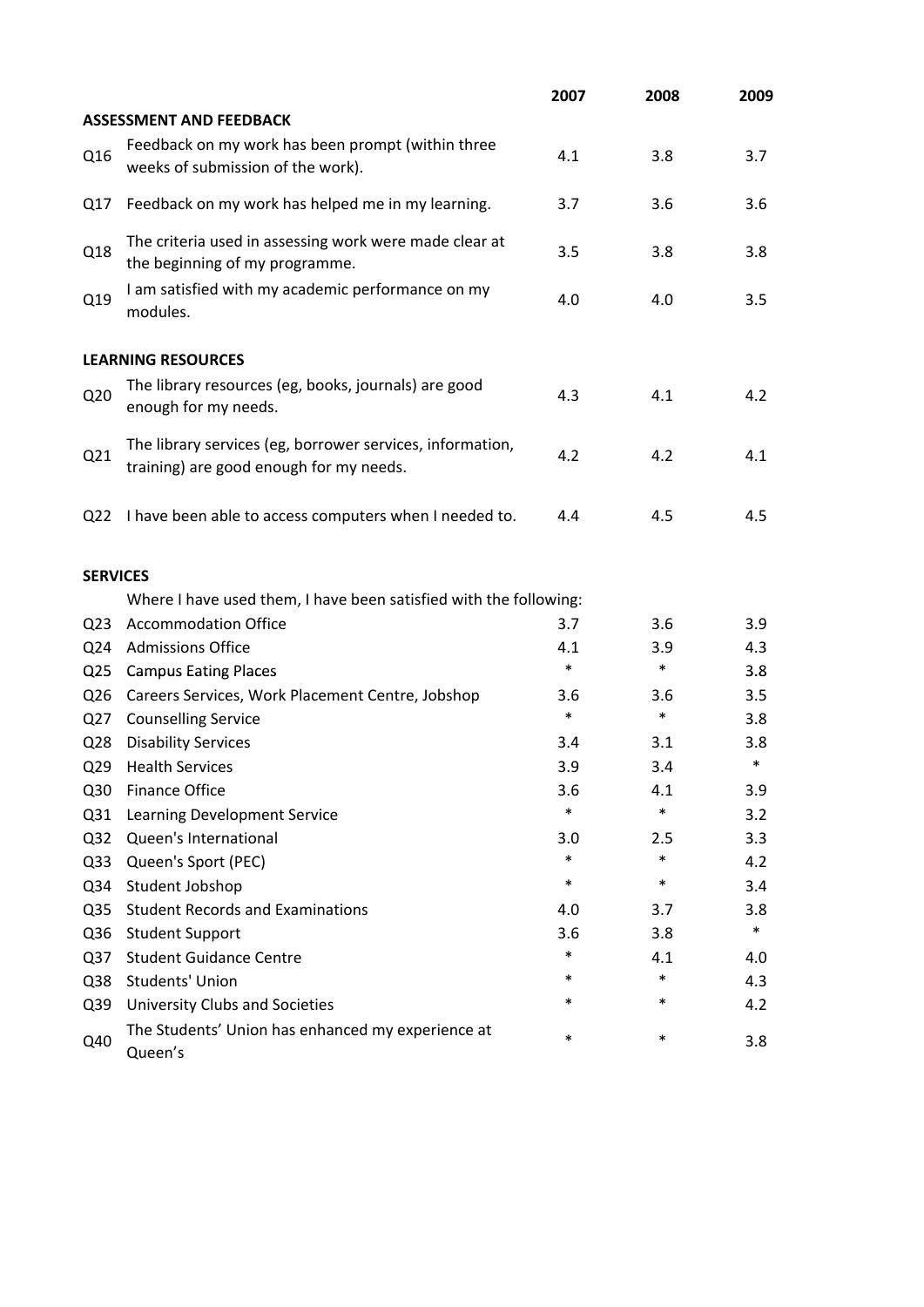|                 |                                                                                                  | 2007   | 2008   | 2009 |
|-----------------|--------------------------------------------------------------------------------------------------|--------|--------|------|
| <b>ADVICE</b>   |                                                                                                  |        |        |      |
|                 | I have received sufficient guidance about the academic choices open to me:                       |        |        |      |
| Q41             | Pre-Admission (from Admissions Office)                                                           | 3.3    | 3.6    | 3.5  |
| Q42             | Post-admission (from Schools, Academic Staff)                                                    | 3.6    | 3.6    | 3.4  |
| Q43             | From other staff in the School (once I had arrived at                                            | *      | $\ast$ | 3.0  |
| Q44             | Queen's information on tuition fees and bursaries was<br>helpful.                                | $\ast$ | $\ast$ | 3.5  |
|                 | The most useful source of information on tuition fees                                            |        |        |      |
| Q45             | and financial support was:                                                                       |        |        |      |
|                 | Secondary School                                                                                 | 17.2%  | 30.0%  | ∗    |
|                 | E&LB/LEA                                                                                         | 44.8%  | 26.7%  | *    |
|                 | <b>UCAS</b>                                                                                      | 6.9%   | 20.0%  |      |
|                 | Queen's literature (leaflets, correspondence)                                                    | 6.9%   | 13.3%  | *    |
|                 | Queen's website                                                                                  | 17.2%  | 10.0%  | *    |
|                 | Other                                                                                            | 6.9%   | 0.0%   | *    |
|                 | PERSONAL DEVELOPMENT                                                                             |        |        |      |
| Q46             | My programme requires me to work with other<br>students.                                         | 4.1    | 4.1    | 4.0  |
| Q47             | I have received sufficient advice about Personal<br>Development Planning (PDP).                  | 3.2    | 3.3    | 2.9  |
| Q48             | I am not as motivated towards my studies as I should<br>be.                                      | 2.9    | 3.2    | 2.6  |
| Q49             | Having Personal Tutors for first year students is a good<br>idea.                                | $\ast$ | $\ast$ | 3.8  |
| Q50             | I haven't done the background reading expected of me.                                            | 3.1    | 3.3    | 2.9  |
| Q51             | Academic work at this level is harder than I expected it<br>to be.                               | 3.2    | 3.0    | 2.7  |
| Q <sub>52</sub> | I feel I have made the right choice of programme.                                                | 4.0    | 3.8    | 3.6  |
| Q53             | I know what I want to do when I graduate.                                                        | 3.0    | 3.2    | 3.3  |
| Q54             | I am confident that my programme will lead to a job at<br>a level that matches my qualification. | 4.0    | 3.8    | 4.0  |
| Q55             | I enjoy the social side of being at Queen's.                                                     | 4.0    | 4.2    | 4.0  |
| Q56             | I know about Degree Plus.                                                                        | $\ast$ | $\ast$ | 2.4  |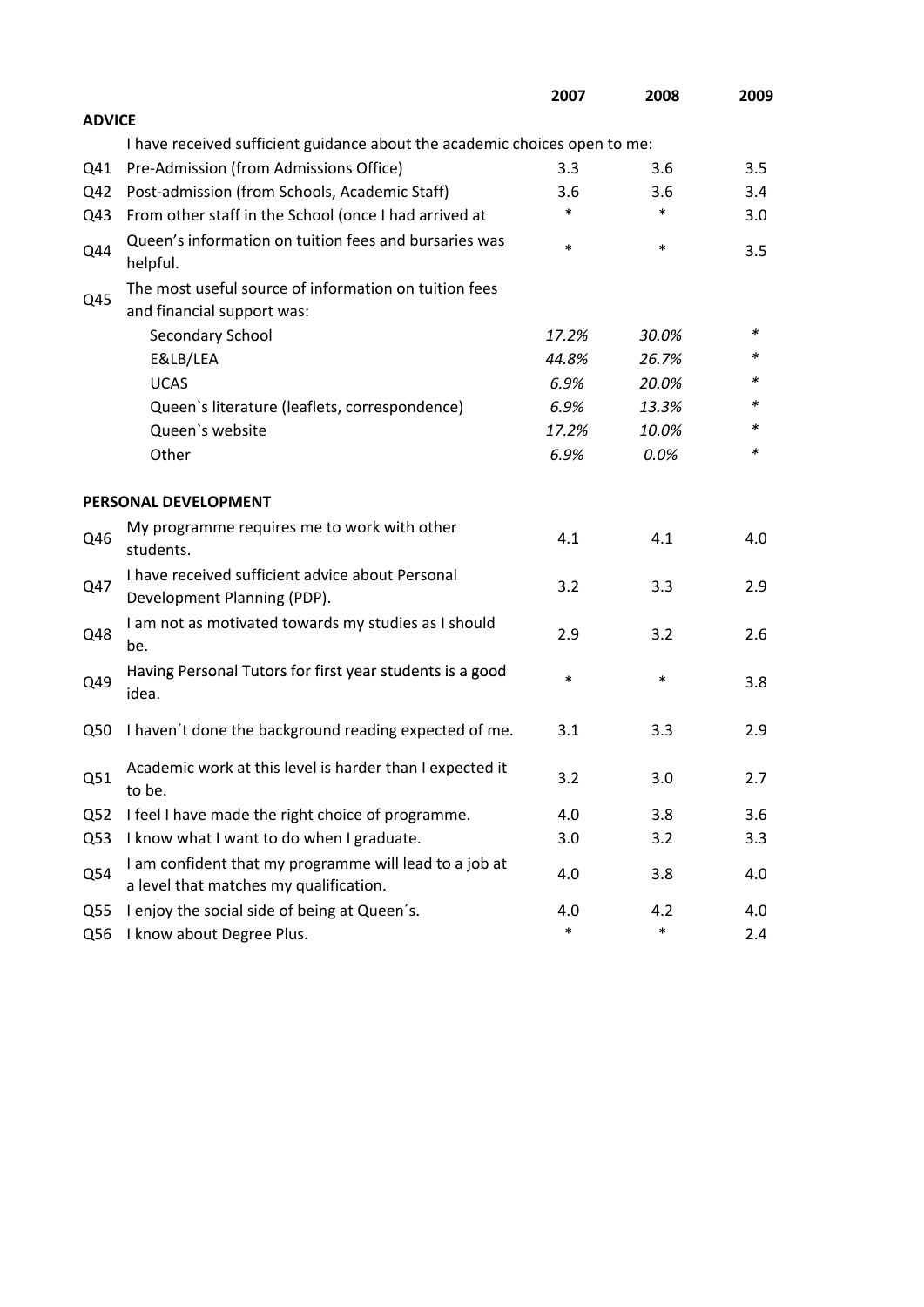|     |                                                                        | 2007  | 2008  | 2009  |
|-----|------------------------------------------------------------------------|-------|-------|-------|
|     | <b>ORGANISATION AND MANAGEMENT</b>                                     |       |       |       |
|     | How many hours of time-tabled classes (eg, lectures,                   |       |       |       |
| Q57 | tutorials, seminars, practicals) have you had scheduled                |       |       |       |
|     | $0-6$                                                                  | 0.0%  | 0.0%  | 0.0%  |
|     | $7 - 12$                                                               | 0.0%  | 0.0%  | 0.0%  |
|     | $13 - 18$                                                              | 41.4% | 30.0% | 18.2% |
|     | 19-24                                                                  | 58.6% | 60.0% | 77.3% |
|     | $25+$                                                                  | 0.0%  | 10.0% | 4.5%  |
|     | How many days per week during term-time do you                         |       |       |       |
| Q58 | typically come to Queen's to study?                                    |       |       |       |
|     | 1                                                                      | 0.0%  | 0.0%  | 5.0%  |
|     | $\overline{2}$                                                         | 0.0%  | 3.4%  | 0.0%  |
|     | 3                                                                      | 0.0%  | 3.4%  | 0.0%  |
|     | 4                                                                      | 7.1%  | 6.9%  | 15.0% |
|     | $5+$                                                                   | 92.9% | 86.2% | 80.0% |
|     |                                                                        |       |       |       |
|     | <b>STUDY LIFE BALANCE</b>                                              |       |       |       |
| Q59 | Where are you living while you are attending Queen's?                  |       |       |       |
|     | At Home                                                                | 20.7% | 46.7% | 18.2% |
|     | Other private accommodation                                            | 20.7% | 16.7% | 45.5% |
|     | University run accommodation                                           | 58.6% | 36.7% | 36.4% |
|     | Have you been required to take on employment (part-                    |       |       |       |
| Q60 | time, full-time) to finance yourself through university?               |       |       |       |
|     | % "Yes"                                                                | 65.5% | 50.0% | 50.0% |
|     | Please select the number of hours you work in your job                 |       |       |       |
| Q61 | per week:                                                              |       |       |       |
|     | $1-5$                                                                  | 5.3%  | 0.0%  | 0.0%  |
|     | $6 - 10$                                                               | 57.9% | 7.1%  | 27.3% |
|     | $10 - 15$                                                              | 31.6% | 64.3% | 18.2% |
|     | 16-20                                                                  | 5.3%  | 28.6% | 45.5% |
|     | $21 - 25$                                                              | 0.0%  | 0.0%  | 9.1%  |
|     | $26+$                                                                  | 0.0%  | 0.0%  | 0.0%  |
| Q62 | I find it difficult to balance academic and other commitments such as: |       |       |       |
|     | Social Life                                                            | 3.0   | 3.0   | 3.2   |
|     | Work (part-time, full-time)                                            | 2.9   | 3.1   | 3.3   |
|     | Caring for others (parent, partner, children)                          | 3.0   | 3.6   | 3.2   |